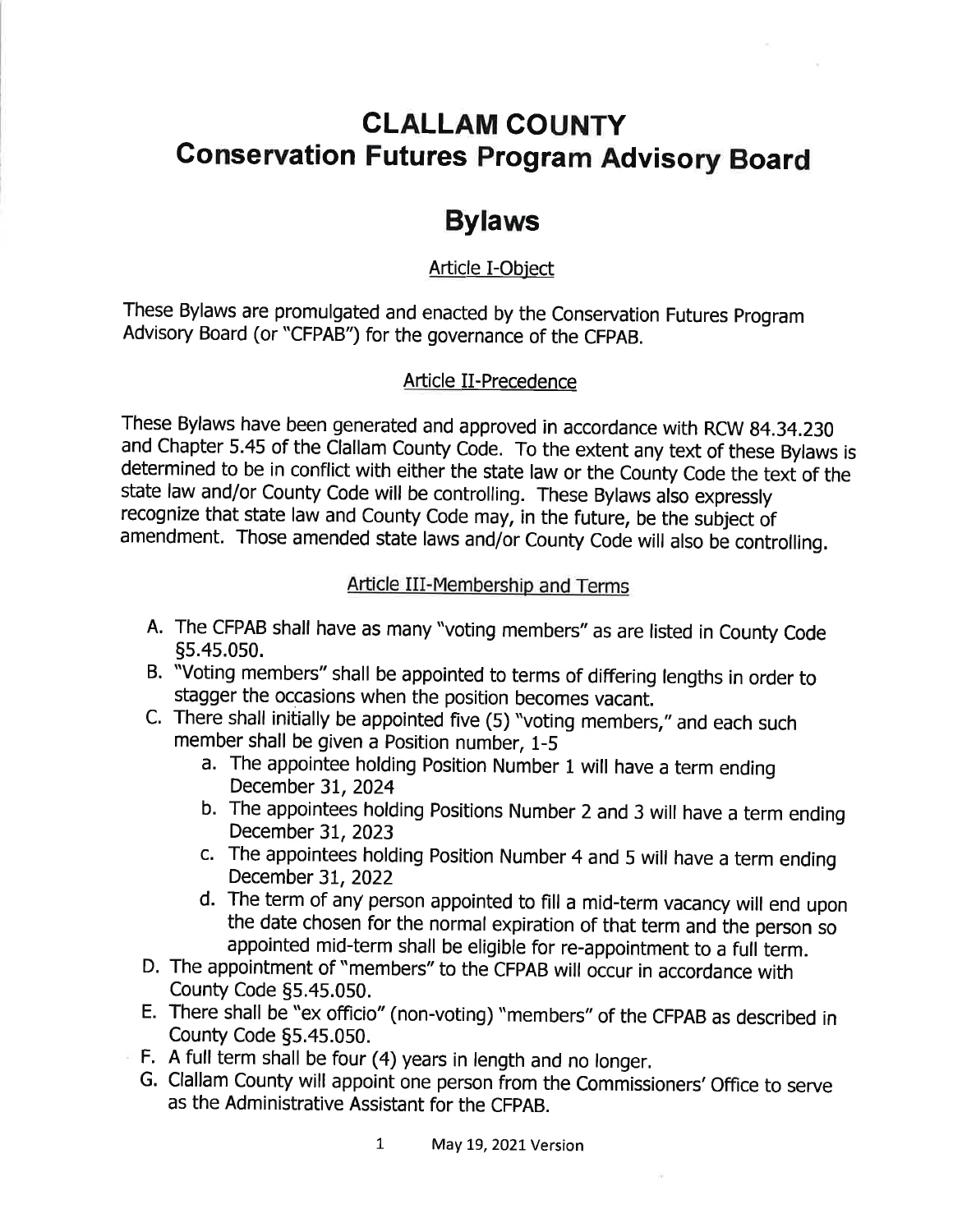H. An attorney from the Prosecuting Attorney's Office will provide legal advice and consultation to the CFPAB in its role as an advisory Board to the County Commission BUT not to individual CFPAB members.

#### Article IV- Purpose of Conseruation Futures Program

The purpose of the Conservation Futures Fund is to acquire interests and/or rights in real property in order to maintain, preserve, conserve and othenuise continue in existence adequate open space lands for the productíon of food, fiber and forest crops, and to assure the use and enjoyment of natural resources and scenic beauty for the economic and social well-being of the county and its citizens.

Amounts placed in the conservation futures fund shall be used to acquire rights and/or interests in farm and agricultural land, open space land, timberland, and public access to water on a voluntary basis, as established in Chapter 84.34 Rcw and for the maintenance and operation of any property acquired with these funds. The purpose is to protect, preserve, maintain, improve, restore, limit the future use of, or otherwise conserve the property for public use or enjoyment. lncluded are debt issuances and debt service costs related to bond monies and repayment in instances where bonds are issued to further these purposes.

The amount of revenue used for maintenance and operations of real property, the rights and/or interests of which were acquired pursuant to the terms of RCW 84.34.210 and 84.34.220, i.e., Conservation Futures Funding, may not exceed fifteen percent of the total amount collected from the tax levied under RCW 84.34.230 in the preceding calendar year. Revenues from this tax may not be used to supplant existíng maintenance and operatíon funding.

All monies collected during the initial 1O-year period shall be expended for the conservation of farm and agricultural land.

## Article V-Duties of the CFPAB

The CFPAB shall recommend to the Board of County Commissioners criteria for selection of the projects to be funded.

The CFPAB shall also make annual or more frequent recommendations to the Board of county commissíoners for projects to be funded as part of the conservation futures program.

The CFPAB shall develop strategic, long-term plans for the program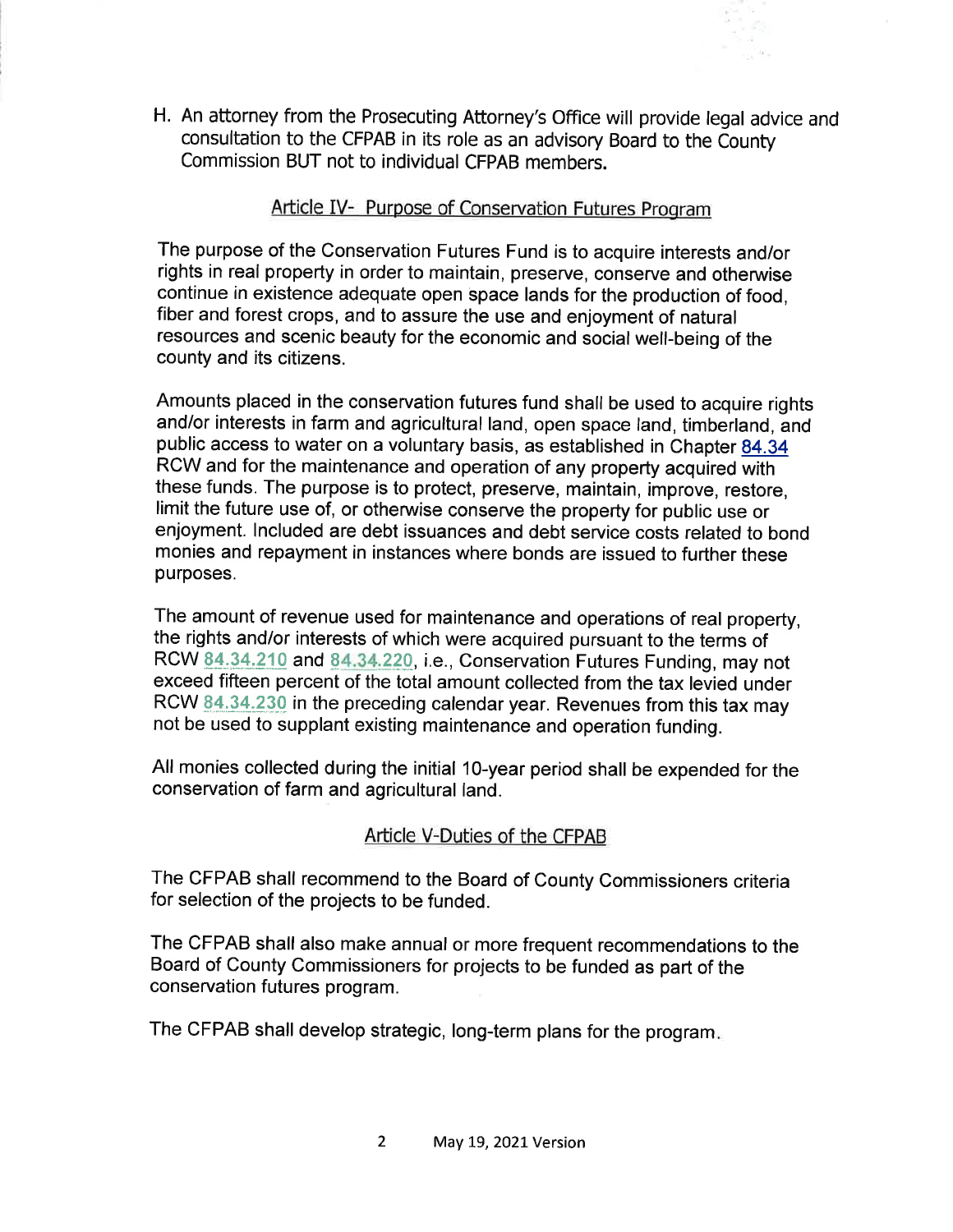## **Article VI-Meetings**

- A. Regular meetings of the CFPAB shall be held on dates established at the first meeting of the CFPAB and shall be noticed and conducted in a manner consistent with Ch. 42.30 RCW, the Open public Meetings Act.
- B. At the first meeting of the CFPAB, the "members" shall elect from among the "voting members" a chairperson to run the meetings and organize, with the assistance of the CFPAB's Administrative Assistant, the agenda for the meetings.
- C. Special meetings of the CFPAB may be called by the Chair of the CFpAB and shall be noticed and conducted in a manner consistent with Ch. 42.30 RCW, the Open Public Meetings Act.
- D. The CFPAB meetings and meetings of a CFPAB committee shall be open to the public and members of the media and shall occur in a location that is handicapped accessible.
- E. Public input at CFPAB meetings and committee meetings shall be limited to that time on the meeting agenda set aside for public input.
- F. Unless otherwise established by the Chair of the CFPAB, public input (oral testimony) will be limited to three minutes per speaker until such time as all persons wishing to speak have spoken or waived their right to speak, at which time a prior speaker may again speak for not more than two minutes.
- G. CFPAB meetings wíll be held in compliance with all health and safety requirements in effect at the time of the meeting.
- H. An attendance record of all CFPAB meetings and committee meetings shall be kept.

## Article VII- Agenda format

While the Chair has full discretion to establish the agenda for any and all CFPAB meetíngs, the following "Order of Business" is offered as a default or template agenda format for possible use:

- . Open the meeting at the time set
- . Pledge of allegiance
- . Roll call
- . Approval of minutes from prior meeting
- . Adoption of agenda
- Review correspondence or communications received by CFPAB
- . Unfinished business
- New business
- . Public comment
- Announce date for next meeting
- . Adjourn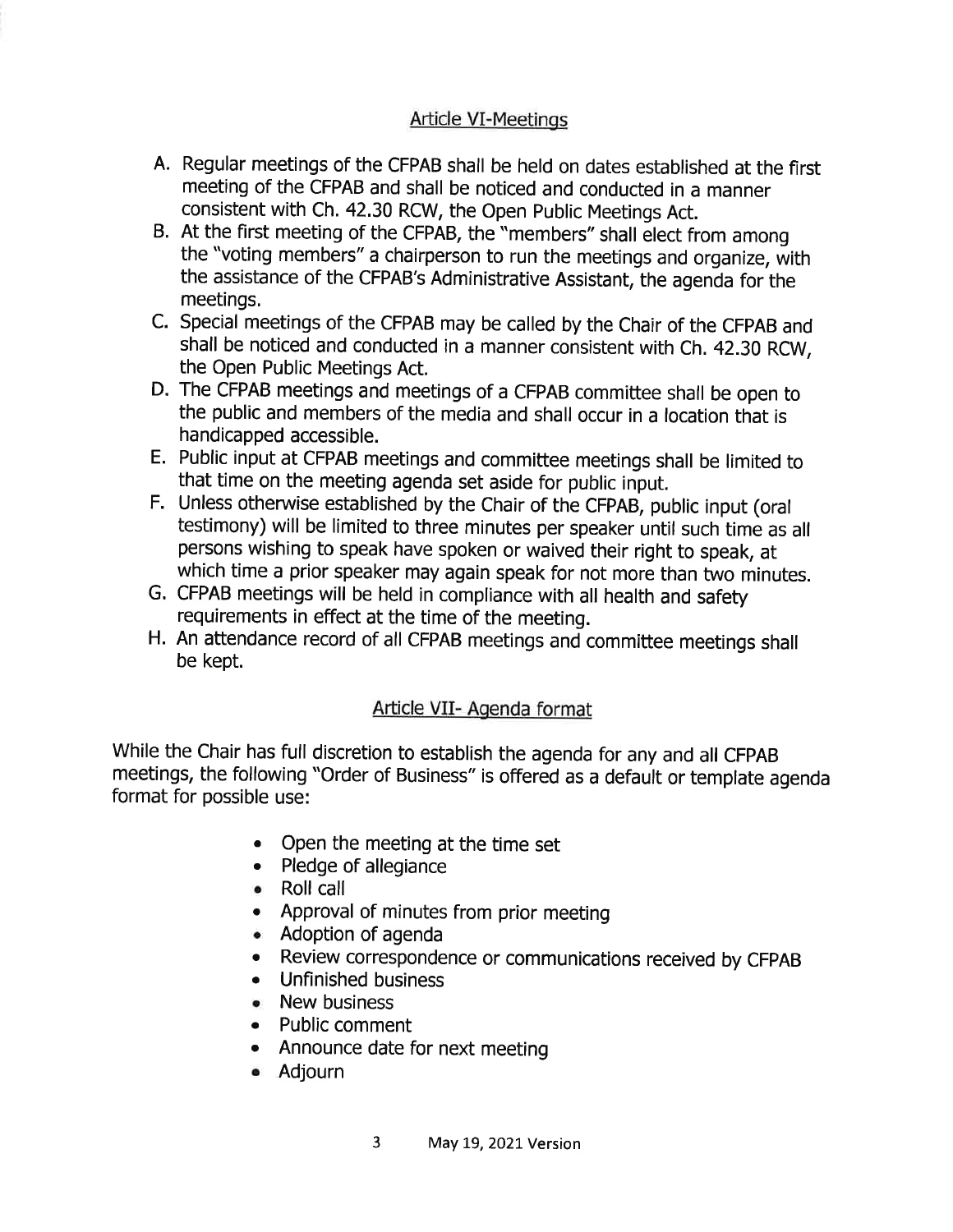## Afticle VIII-Quorum

A. Except as othenryise specifically provided in these Bylaws, the attendance (either in person or electronícally) of four (4) "voting members" of the CFPAB at the CFPAB meeting shall constitute a quorum for the transaction of business.

#### Article IX-Voting

- A. A majority vote of the CFPAB members present and forming a quorum shall be sufficient for adoption of any motion, including recommendations to the County Commission.
- B. There shall be no secret ballots.

### Article X-Adoption by the CFPAB of amendments

- A. At any meeting of the CFPAB where a quorum (as defined in Article VIII above) is present the CFPAB may, by a majority affirmative vote, change these Bylaws.
- B. At any meeting of the CFPAB where a quorum (as defined in Article VIII above) is present the CFPAB may, by a majority affirmative vote, change the criteria by which it ranks and evaluates candidates seeking funds from the Conservation Futures Program. However, such changes in the criteria are only recommendations and do not amend the criteria unless the amendment or revision is also approved by the County Commission.
- C. Any amendment suggested pursuant to Sectíons A and B of this Article must be on the Agenda of one CFPAB meeting and may not be approved or rejected until the next "regular" meeting of the CFPAB in order to provide time for review and consideration of the proposed amendment.

#### Article XI: Public Hearings

- A. The CFPAB has authority to hold such public hearings as it deems necessary at <sup>a</sup> time, date and place chosen by the Chair and arranged by the Administrative Assistant.
- B. Such hearings shall be noticed and held in compliance with the Open Public Meetings Act.
- C. If such public hearings are to be held, the CFPAB is encouraged to hold them in diverse locations reflecting the population of the county that resides in the western, central and eastern regions of this County.